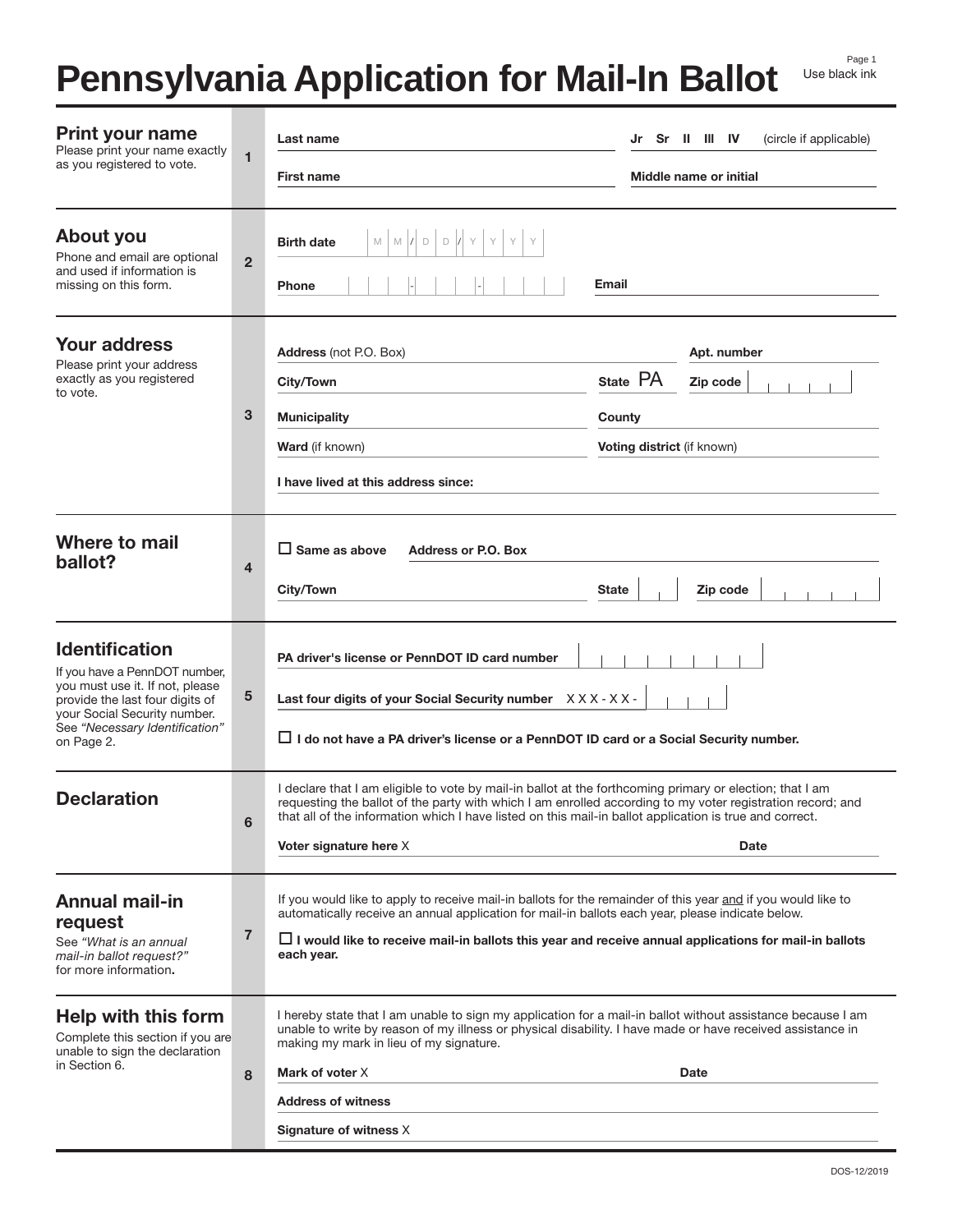#### **How to submit your application:**

Once your application is completed, you may **return it to your local county board of elections**. If you're unsure of where to mail your application, please visit **www.VotesPA.com/county** for more information.

## **Deadline alert:**

The **deadline to apply** for a mail-in ballot is 5:00PM on the Tuesday before the election. Please note your application must be **received** in the county board of election's office by that time. **Postmarks do not count.** The **deadline to return your completed ballot** is 8:00PM on election day. Please note your completed ballot must be **received** in the county board of election's office by that time. **Postmarks do not count.**

## **Necessary identification:**

In order to apply for a mail-in ballot, you must supply your PA Driver's License or PennDOT issued photo ID card number in the Identification section. If you do not have a PA Driver's License or PennDOT issued photo ID card, you must supply the last four (4) digits of your Social Security number.

If you do not have a valid form of either of these types of identification, please check the box titled "I do not have a PA driver's license or a PennDOT ID card or a Social Security number" in the Identification section. If you choose this option, you must enclose a photocopy of an acceptable ID.

Please visit **www.VotesPA.com/MailBallot** for more information, call **1-877-VotesPA** (1-877-868-3772), or contact your county board of elections.

#### **What is an annual mail-in ballot request?**

If you indicate you would like to be added to the annual mail-in ballot request list, you will receive an application to renew your request for mail-in ballot each year. Once your application is approved, you will automatically receive ballots for the remainder of the year and you do not need to submit an application for each election.

**WARNING:** If you receive a mail-in ballot and return your voted ballot by the deadline, you may not vote at your polling place on election day. If you are unable to return your voted mail-in ballot by the deadline, you may vote a provisional ballot at your polling place on election day.

## **Questions?**

**Call your County Election Office or call 1-877-VOTESPA (1-877-868-3772).**

**For more information about voting, visit our website: www.VotesPA.com.**

#### **Información en español:**

Si le interesa obtener este formulario en español, llame al **1-877-868-3772.**